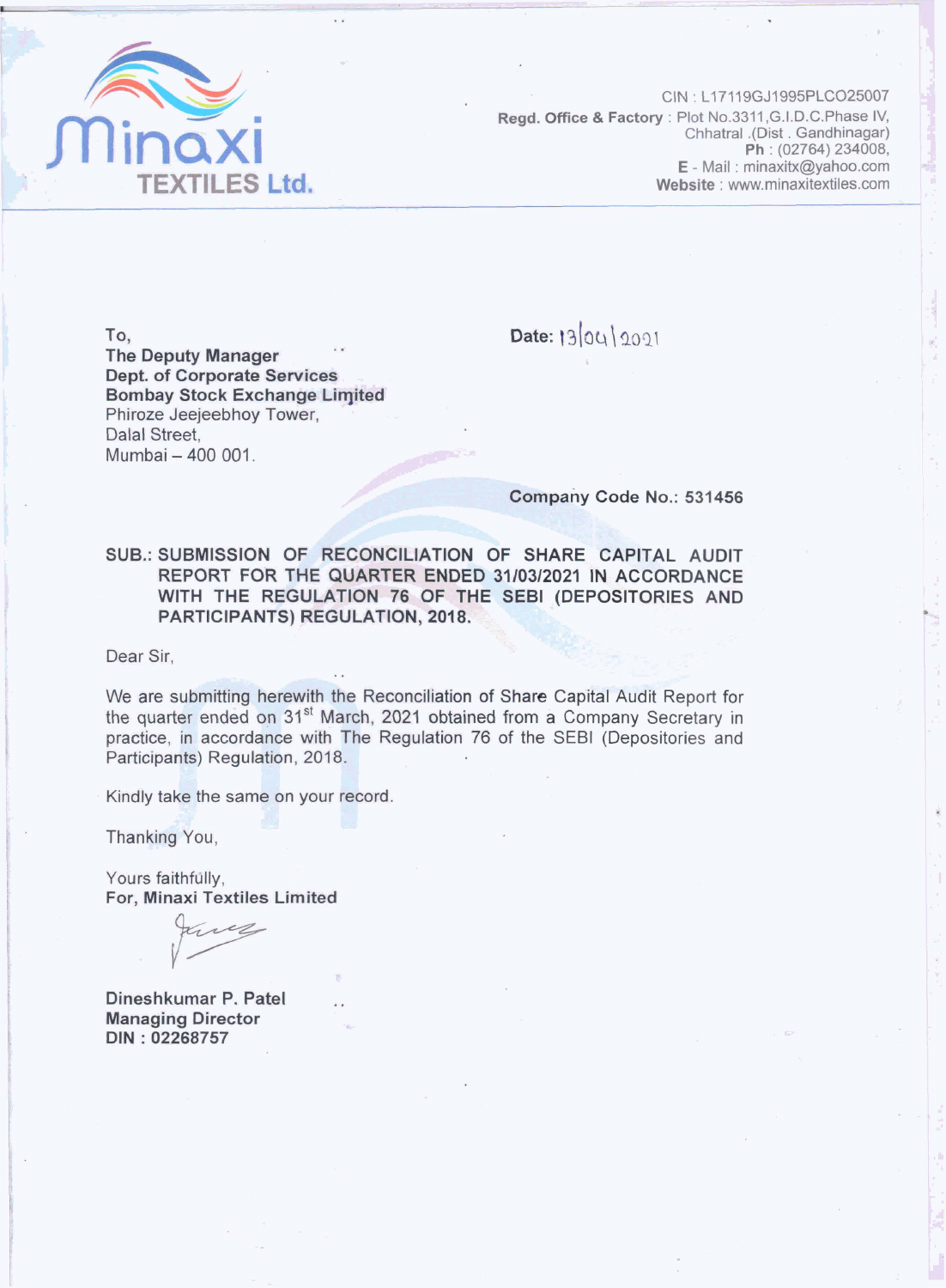

**CS Ashok,F Pathak Company Secretary** & **Insolvency Professional** 

F- **904, Titanium City Centre, 100** ft. **Anand** Nagar **Road, Near Indian Oil** Petrol **Pump, Satellite, Ahmedabad** - 38001 5 **(0) 079-269341 23 Mobile** : **09327002 1** <sup>22</sup> E-mail : csashokppathak@gmail.com **Website** : www.csashokppathak.com **DK P. PATHAK & CO.**<br>
Company Secretaries<br>
(Peer Reviewed Firm)<br>
14, Titanium City Centre, 100 ft. Anand Nagar Road,<br>
(0) 079-26934123 Mobile : 09327002122<br>
E-mail : csashokppathak@gmail.com<br>
Website : www.csashokppathak.c

## **RECONClLlATION OF SHARE CAPITAL AUDIT**

| 1. | For Quarter Ended |  |
|----|-------------------|--|
|----|-------------------|--|

- ISIN  $\overline{2}$ .
- 3. **Face Value**
- Name of the Company  $\boxed{\Lambda}$  $\overline{4}$ .
- 5. **Registered** Office
- 6. Correspondence Address
- 7. **Telephone** & **Fax** Nos
- 

10. Issued Capital

14. **Physical** 

**9. Names** of **the** Stock Exchange **where** the **Company's** securities are listed

<sup>1</sup>**7. l** /- each

**For Quarter Ended** 1 **3 1-03-2021** 

**Minaxi Textiles Limited** 

Plot No.3311, G.I.D.C., Phase-IV, Chhatral, Taluka : Katol. Dist.: Gandhinagar - 382729, Gujarat.

**Plot** No.33 **11, G.I.D.C.,** Phase-IV, Chhatral, **Taluka** : Kalol, Dist.: Gandhinagar - 382729, Gujarat.

(02764) 234008 / 234142

8. Email Address **b** *minaxitx@yahoo.com* 

**Bombay Stock Exchange Limited (BSE)** 

**Number of shares** | % of Total 1800000\* 100.00% 1 1. Listed Capital (Exchange-wise) RSE 49416000 79.96%

| 9889121  | 16.00% |
|----------|--------|
| 37656879 | 60.93% |
| 1870000  | 3.03%  |

 $15.$ Total No. of shares ( $12+13+14$ )

12. Held in dematerialized form in CDSL 13. **Ileld** in dematerialized from in NSDL

| 49416000 | 79.96% |  |
|----------|--------|--|

**Reason for difference if any, between (10& 11), (10& 15), (11& 15) There is a difference of** 16.



12384000 shares in (10&11) and **(IO&15)** as **the shares** are forfeited.

 $Contd...2$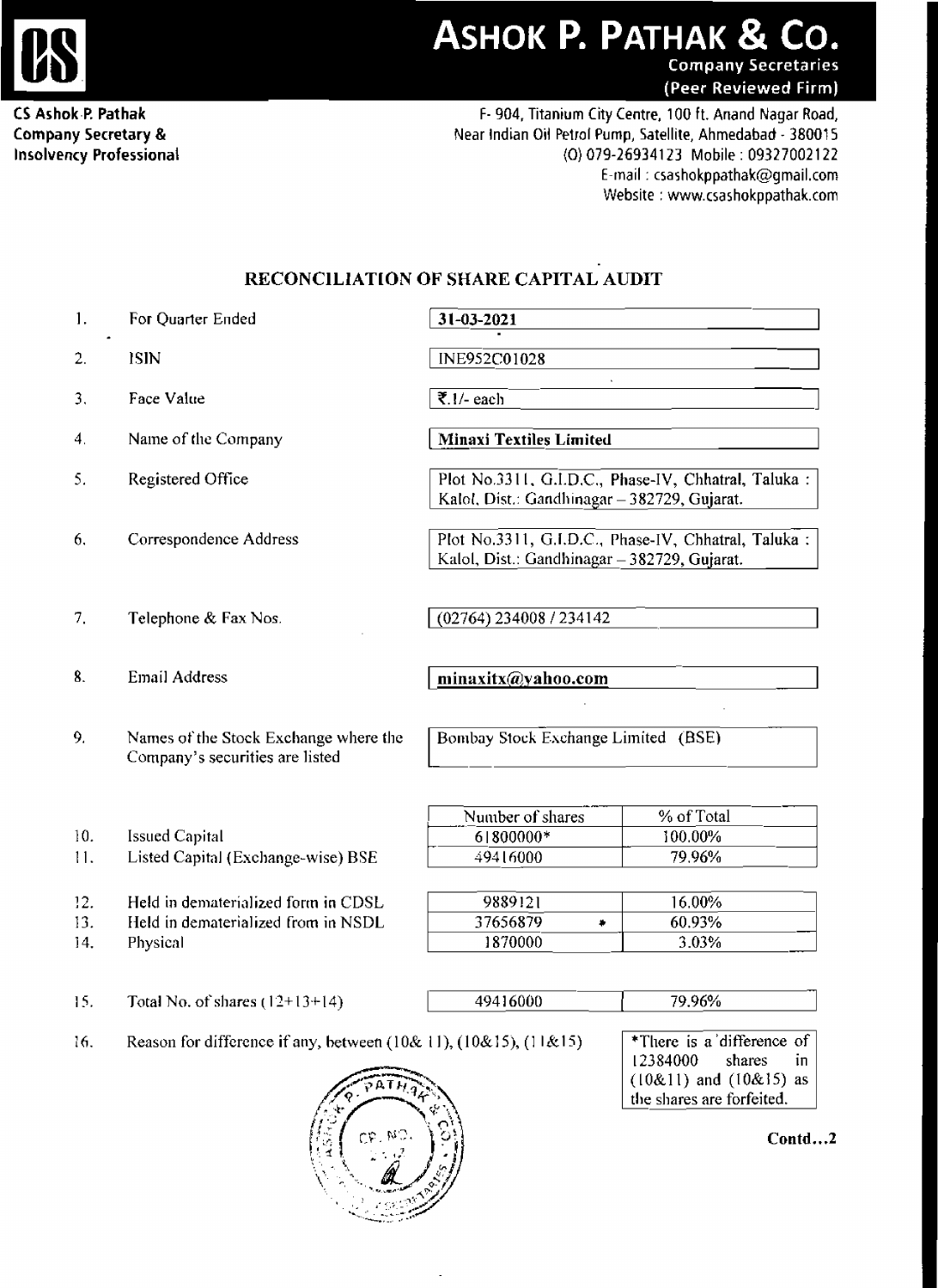

## ASHOK P. PATHAK & CO. **Company Secretaries**

(Peer Reviewed Firm)

**CS Ashok** 'P: **Pathak Company Secretary** & **Insolvency Professional** 

**F- 904, Titanium City Centre, 100** ft. **Anand** Nagar **Road, Near Indian Oil Petrol Pump, Satellite, Ahmedabad** - **380015**  (0) **079-269341 23 Mobile** : **09327002 122 E-mail** : **csashokppathak@gmail.com Website** , **www.csashokppathak.com** 

## $...$ // 2 //...

**17. Certifying the details of changes in share capital during the quarter under consideration as per Table**  - Sllow

| <b>Particulars</b> | No. of<br>shares | Applied/<br>Not applied<br>for listing | Listed on<br><b>Stock</b><br><b>Exchanges</b><br>(Specify<br>Names) | Whether<br>intimated to<br><b>CDSL</b> | Whether<br>intimated<br>to NSDL | In-<br>principal<br>approval<br>pending<br>for SE<br>(Specify<br>Names) |
|--------------------|------------------|----------------------------------------|---------------------------------------------------------------------|----------------------------------------|---------------------------------|-------------------------------------------------------------------------|
| Rights             | Nil              | Nil.                                   | N.A.                                                                | N.A.                                   | N.A.                            | N.A.                                                                    |
| <b>Bonus</b>       | Nil              | Nil                                    | N.A.                                                                | N.A.                                   | N.A.                            | N.A.                                                                    |
| Preferential       | Nil              | Nil                                    | N.A.                                                                | N.A.                                   | N.A.                            | N.A.                                                                    |
| <b>Issue</b>       |                  |                                        |                                                                     |                                        |                                 |                                                                         |
| <b>ESOPs</b>       | Nil              | Nil                                    | N.A.                                                                | N.A.                                   | N.A.                            | N.A.                                                                    |
| Amalgamation       | Nil              | Nil                                    | N.A.                                                                | N.A.                                   | N.A.                            | N.A.                                                                    |
| Conversion         | Nil              | Nil                                    | N.A.                                                                | N.A.                                   | N.A.                            | N.A.                                                                    |
| Buyback            | Nil              | Nil                                    | N.A.                                                                | N.A.                                   | N.A.                            | N.A.                                                                    |
| Capital            | Nil              | Nil                                    | N.A.                                                                | ' N.A.                                 | N.A.                            | N.A.                                                                    |
| Reduction          |                  |                                        |                                                                     |                                        |                                 |                                                                         |
| Forfeiture         | Nil              | Nil                                    | N.A.                                                                | N.A.                                   | N.A.                            | N.A.                                                                    |
| Any Other          | Nil              | Nil                                    | N.A.                                                                | N.A.                                   | N.A.                            | N.A.                                                                    |

**<sup>18.</sup> Register** of **Members is updated (YesMo) If** not, updated **up to which date** 

- 1 9. **Reference of previous quarter with regards to excess dematerialized shares, if any**
- 20. Has the company resolved the matter mentioned in point no. 19 above in the current quarter? If not, reason why?
- N.A. N.A.

**Yes** 

2 1. **Mentioned the total no.** of **requests,** if any, **coutirrned after 21 days and**  the total no. of request pending beyond 21 days with the reason for **delay** 

| Total No. of demat requests   | No, of request | No. of shares | Reason for delay |
|-------------------------------|----------------|---------------|------------------|
| Confirm after 21 days         | Nil            | Nil           | Not applicable   |
| Pending for more than 21 days | $Nil -$        | Nil           | Not applicable   |
|                               |                |               | Contd3           |